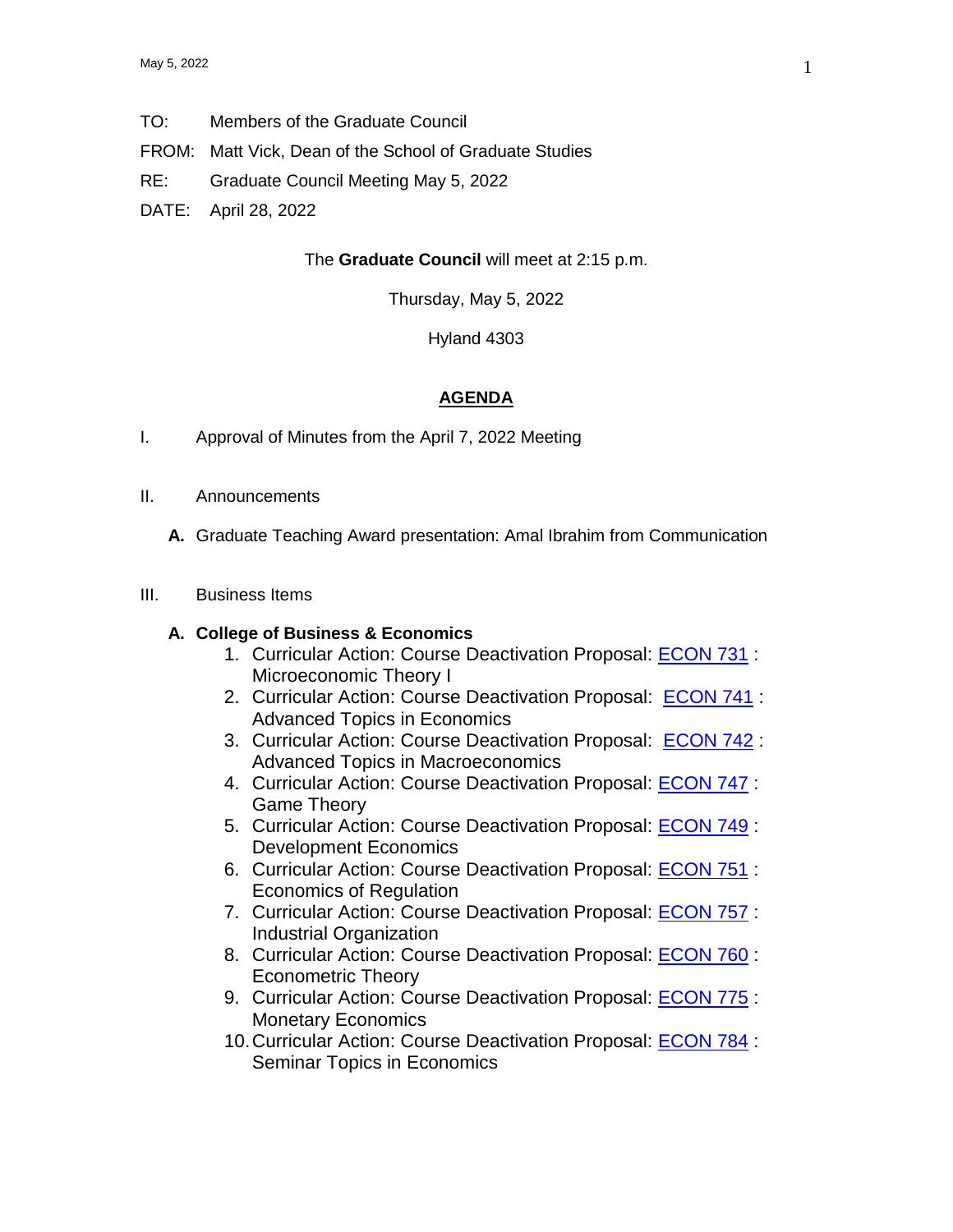11.Curricular Action: Course Deactivation Proposal: Course Deactivation Proposal: [ECON 789](https://uww-next.courseleaf.com/courseleaf/courseleaf.cgi?page=/courseadmin/804/index.html&step=showfullrecord) : Readings and Research in **Economics** 

# **B. College of Education & Professional Studies**

- 1. Curricular Action: Course Deactivation Proposal: Course Deactivation Proposal: [COUNSED 745:](https://uww-next.courseleaf.com/courseleaf/courseleaf.cgi?page=/courseadmin/1179/index.html&step=showfullrecord) Current Issues in School Counseling: Support for Student Success
- 2. Curricular Action: Course Deactivation Proposal: Course Deactivation Proposal: [COUNSED 755:](https://uww-next.courseleaf.com/courseleaf/courseleaf.cgi?page=/courseadmin/4629/index.html&step=showfullrecord) Understanding and Addressing Crisis and Trauma
- 3. Curricular Action: Course Deactivation Proposal: Course Deactivation Proposal: [COUNSED 756:](https://uww-next.courseleaf.com/courseleaf/courseleaf.cgi?page=/courseadmin/4628/index.html&step=showfullrecord) A Systems Primer for School and Higher Education Counselors
- 4. Curricular Action: Course Change Request: [COUNSED 797:](https://uww-next.courseleaf.com/courseleaf/courseleaf.cgi?page=/courseadmin/1225/index.html&step=showfullrecord) Advanced Internship
- 5. Curricular Action: Course Change Request: **[SPECED](https://uww-next.courseleaf.com/courseleaf/courseleaf.cgi?page=/courseadmin/3888/index.html&step=showfullrecord) 640:** Advanced Behavior Intervention Strategies
- 6. Curricular Action: Course Change Request: [SPECED 662:](https://uww-next.courseleaf.com/courseleaf/courseleaf.cgi?page=/courseadmin/1895/index.html&step=showfullrecord) Educational-Diagnosis and Assessment in LD, E/BD, ID
- 7. Curricular Action: Course Change Request: [SPECED](https://uww-next.courseleaf.com/courseleaf/courseleaf.cgi?page=/courseadmin/1918/index.html&step=showfullrecord) 680: Student teaching Seminar and Career Preparation
- 8. Curricular Action: Course Change Request: [SPECED](https://uww-next.courseleaf.com/courseleaf/courseleaf.cgi?page=/courseadmin/3609/index.html&step=showfullrecord) 700: Legal Foundations of Special Education
- 9. Curricular Action: Course Change Request: [SPECED](https://uww-next.courseleaf.com/courseleaf/courseleaf.cgi?page=/courseadmin/1917/index.html&step=showfullrecord) 752: Science of Reading I: Phonics, Linguistics, & Interventions
- 10.Curricular Action: Course Change Request: [SPECED 754:](https://uww-next.courseleaf.com/courseleaf/courseleaf.cgi?page=/courseadmin/3895/index.html&step=showfullrecord) Science of Reading II: Vocabulary, Comprehension, & Writing Inst
- 11.Curricular Action: Course Change Request: [SPECED](https://uww-next.courseleaf.com/courseleaf/courseleaf.cgi?page=/courseadmin/4116/index.html&step=showfullrecord) 760: Disabiilities: Characteristics & Eligibility for Special Education
- 12. Curricular Action: Course Change Request: **[SPECED](https://uww-next.courseleaf.com/courseleaf/courseleaf.cgi?page=/courseadmin/4117/index.html&step=showfullrecord) 761:** Instructional Strategies for the Inclusive Classroom
- 13. Curricular Action: Course Change Request: **[SPECED](https://uww-next.courseleaf.com/courseleaf/courseleaf.cgi?page=/courseadmin/6552/index.html&step=showfullrecord) 764:** Assessment of Dyslexia and Language Based Learning Disabilities
- 14.Curricular Action: Course Change Request: [SPECED](https://uww-next.courseleaf.com/courseleaf/courseleaf.cgi?page=/courseadmin/4128/index.html&step=showfullrecord) 766: Pluralistic Relationships: Ramily, School, & Community Agency
- 15.Curricular Action: Course Change Request: [SPECED](https://uww-next.courseleaf.com/courseleaf/courseleaf.cgi?page=/courseadmin/4751/index.html&step=showfullrecord) 776: Curriculum and Methods for Low Incidence Disabilties
- 16. Curricular Action: Course Change Request: **[SPECED](https://uww-next.courseleaf.com/courseleaf/courseleaf.cgi?page=/courseadmin/3892/index.html&step=showfullrecord) 783:** Graduate Pre Student Teaching Seminar and Field Experience
- 17. Curricular Action: Course Change Request: **[SPECFLD 789:](https://uww-next.courseleaf.com/courseleaf/courseleaf.cgi?page=/courseadmin/1975/index.html&step=showfullrecord)** Practicum: Cross Categorical Licensure
- 18. Curricular Action: Course Change Request: **[SPECFLD](https://uww-next.courseleaf.com/courseleaf/courseleaf.cgi?page=/courseadmin/1993/index.html&step=showfullrecord)** 793: Inservice Practicum: Cross Categorical
- 19. Curricular Action: Program Deactivation Proposal: **ADDCNSCERT**: Addictions Counseling Certificate